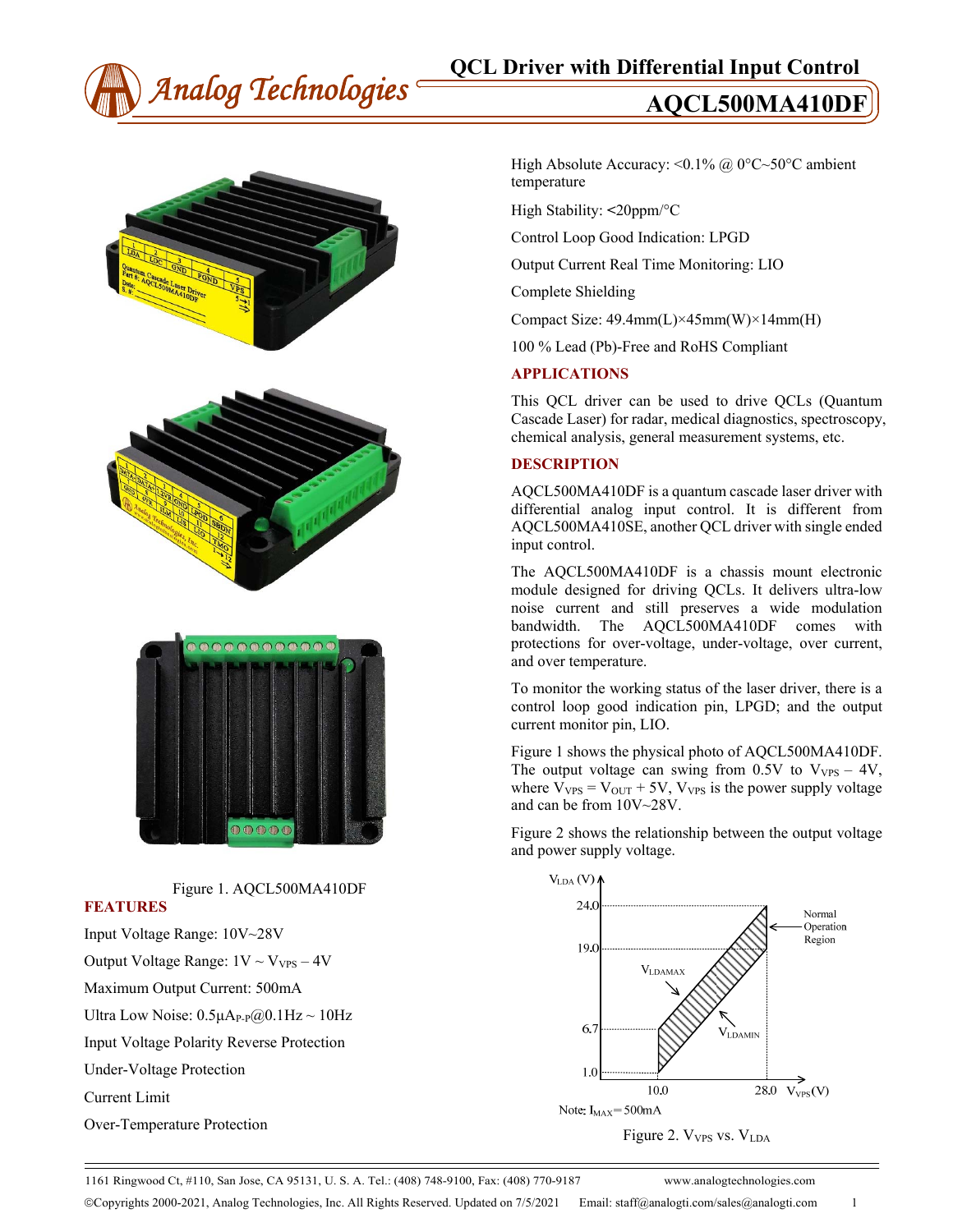

| Pin# | <b>Pin Name</b> | Port Type      | <b>Description</b>                                                                                                                                                                                                                                                                                                                                                                                       |  |  |
|------|-----------------|----------------|----------------------------------------------------------------------------------------------------------------------------------------------------------------------------------------------------------------------------------------------------------------------------------------------------------------------------------------------------------------------------------------------------------|--|--|
| 1    | DATA-           | Analog input   | The negative node of differential input signal.                                                                                                                                                                                                                                                                                                                                                          |  |  |
| 2    | DATA+           | Analog input   | The positive node of differential input signal.                                                                                                                                                                                                                                                                                                                                                          |  |  |
| 3    | 1.2VR           | Analog output  | Internal reference voltage.                                                                                                                                                                                                                                                                                                                                                                              |  |  |
| 4    | <b>GND</b>      | Signal ground  | Signal ground. Connect this pin to the signal ground of ADCs, DACs, and the signal<br>sources.                                                                                                                                                                                                                                                                                                           |  |  |
| 5    | <b>LPGD</b>     | Digital output | Loop good indication. When outputting a high logic level 5V, it indicates the control<br>loop works properly, i.e. the output current equals the set-point value; outputting a logic<br>low level indicates there is something wrong in the control loop, such as open circuit,<br>output current equals zero, etc.                                                                                      |  |  |
| 6    | <b>SBDN</b>     | Digital input  | This is a duplex pin: when it is pulled down $\leq 0.4V$ , the controller is put into<br>Shut-down Mode; when setting this pin to between 1.2V to 2.5V, the controller is set to<br>Stand-by Mode. In this mode, the voltage reference is still working; when setting it<br>to >2.64V to VPS voltage, the controller goes to On Mode. There is an internal 20M $\Omega$<br>pull up resistor tied to VPS. |  |  |
| 7    | <b>GND</b>      | Signal ground  | Signal ground. Connect this pin to the signal ground of ADCs, DACs, and the signal<br>sources.                                                                                                                                                                                                                                                                                                           |  |  |
| 8    | 4VR             | Analog output  | Voltage Reference 4.096V output. It can be used by external POTs (Potentiometer),<br>DACs and/or ADCs for setting the LIS. Under Stand-by Mode, this pin is still working.                                                                                                                                                                                                                               |  |  |
| 9    | <b>ILM</b>      | Analog input   | Laser current limit set. 0V to 4.096 V sets the laser current limit from 0 to 500mA<br>linearly. The internal input impedance is 1M.                                                                                                                                                                                                                                                                     |  |  |
| 10   | <b>LIS</b>      | Analog output  | Laser current setting indication. 0V to 4.096 V indicates the laser current is set from 0 to<br>500mA linearly.                                                                                                                                                                                                                                                                                          |  |  |
| 11   | LIO             | Analog output  | Laser current output indication. 0V to 4.096 V indicates the laser current from 0 to<br>500mA linearly.                                                                                                                                                                                                                                                                                                  |  |  |
| 12   | <b>TMO</b>      | Analog output  | The controller internal temperature indication output. It can be used for sensing the actual<br>temperature of the controller to avoid over-heating. 0V to 4V represents the controller<br>temperature from $-55^{\circ}$ C to 125 $^{\circ}$ C.                                                                                                                                                         |  |  |

| Table 1. Terminal Block Connector 1 Pin Function Descriptions |  |  |
|---------------------------------------------------------------|--|--|
|                                                               |  |  |

Table 2. Terminal Block Connector 4 Pin Function Descriptions

| Pin# | <b>Pin Name</b> | Port Type     | <b>Description</b>                                                                                                                                          |  |  |
|------|-----------------|---------------|-------------------------------------------------------------------------------------------------------------------------------------------------------------|--|--|
|      | <b>LDA</b>      | Analog output | Laser diode anode. Connect it to the anode of the laser diode.                                                                                              |  |  |
| 2    | <b>LDC</b>      | Analog output | Laser diode cathode. Connect it to the cathode of the laser diode. This pin is internally<br>connected to PGND and GND, thus its voltage potential is zero. |  |  |
| 3    | <b>GND</b>      | Signal ground | Signal ground. Connect this pin to the signal ground of ADCs, DACs, and the signal<br>sources.                                                              |  |  |
| 4    | <b>PGND</b>     | Power ground  | Power ground pin. Connect it directly to power supply return rail.                                                                                          |  |  |
|      | <b>VPS</b>      | Power input   | Power supply voltage. The driver works from 10V to 28V.                                                                                                     |  |  |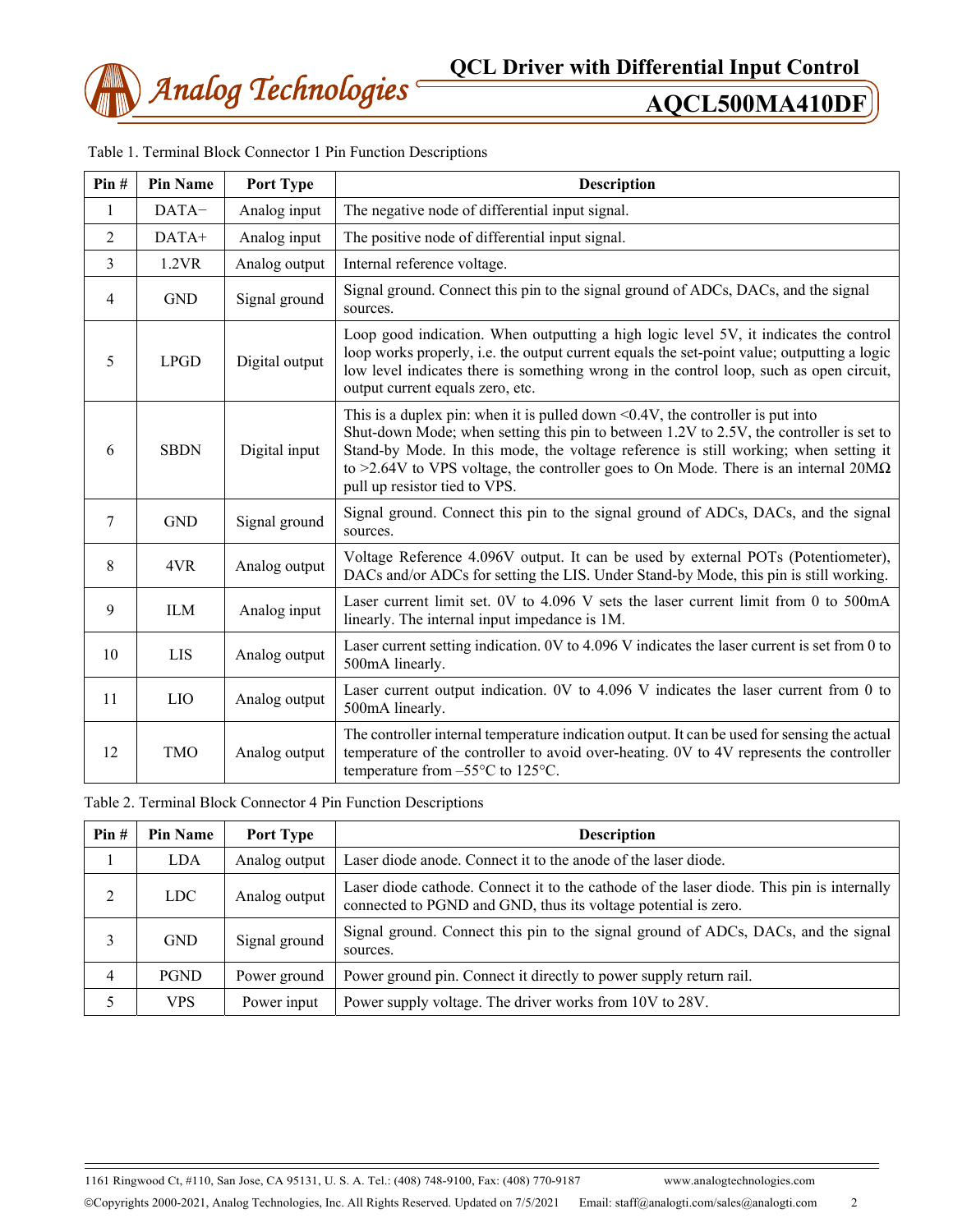

# Table 3. Competition Comparison

| Parameter                            | <b>Competition QCL driver</b> | <b>ATI QCL driver</b>               |  |
|--------------------------------------|-------------------------------|-------------------------------------|--|
| Number of power supplies<br>required | $\overline{2}$                |                                     |  |
| Input voltage range                  | 25V                           | $10 - 28V$                          |  |
| Output voltage range                 | 5V                            | $1V \sim V_{VPS} - 4V$              |  |
| Over current protection              | N <sub>0</sub>                | Yes                                 |  |
| <b>Polarity reverse protection</b>   | N <sub>0</sub>                | Yes                                 |  |
| <b>Size</b>                          | $140\times166\times58$ (mm)   | $50\times45\times14$ (mm)           |  |
| Weight                               | 1,000g                        | 45g                                 |  |
| Price                                | \$1,700                       | <half above<="" of="" th=""></half> |  |

# **SPECIFICATIONS**

Table 4. Characteristics  $(T_A = 25^{\circ}C)$ 

| <b>Parameter</b>                                    | <b>Symbol</b>                                                                        | <b>Conditions</b>                    | Min.         | Typ. | Max.             | <b>Units</b>  |  |
|-----------------------------------------------------|--------------------------------------------------------------------------------------|--------------------------------------|--------------|------|------------------|---------------|--|
| Control SBDN Pin (#6 of Terminal Block Connector 1) |                                                                                      |                                      |              |      |                  |               |  |
|                                                     | $V_{SBDN-ON}$                                                                        |                                      | 2.64         |      | V <sub>VPS</sub> | V             |  |
|                                                     | VSBDN-STANDBY                                                                        |                                      | 1.2          |      | 2.5              | $\mathbf{V}$  |  |
|                                                     | $V_{SBDN\text{-}OFF}$                                                                |                                      | $\theta$     |      | 0.4              | V             |  |
|                                                     | $V_{SBDN-SB-HI}$<br>Going up from Standby to On<br>threshold voltage                 |                                      | 2.508        |      | 2.64             | V             |  |
| <b>SBDN</b> Voltage                                 | VSBDN-SB-LOW<br>Going down from On to<br>Standby threshold voltage                   |                                      | 2.5          |      | 2.6              | V             |  |
|                                                     | $V_{SBDN\text{-}OFF\text{-}HI}$<br>Going up from Off to Standby<br>threshold voltage |                                      |              |      | 1.2              | V             |  |
|                                                     | V <sub>SBDN-OFF-LOW</sub><br>Going down from Standby to<br>Off threshold voltage     |                                      | 0.4          |      |                  | V             |  |
| Pull-up Resistor to VPS                             |                                                                                      |                                      |              | 20   |                  | $M\Omega$     |  |
|                                                     | Current Setting LIS Pin (#10 of Terminal Block Connector 1)                          |                                      |              |      |                  |               |  |
| <b>Current Set Voltage</b>                          |                                                                                      |                                      | $\mathbf{0}$ |      | 4.096            | $\mathbf V$   |  |
| Output LDA Pin (#1 of Terminal Block Connector 2)   |                                                                                      |                                      |              |      |                  |               |  |
| Output Voltage                                      | V <sub>LDA</sub>                                                                     |                                      | 1            |      | $V_{VPS} - 4$    | V             |  |
| <b>Output Current</b>                               | $I_{LDA}$                                                                            |                                      | $\mathbf{0}$ |      | 500              | mA            |  |
| Output Current Noise                                | I <sub>NLDA</sub>                                                                    | Peak-to-peak value,<br>0.1Hz to 10Hz |              | 0.5  |                  | $\mu A_{P-P}$ |  |
| Minimum Dropout Voltage                             | $V_{VPS} - V_{LDA}$                                                                  |                                      |              | 4    |                  | V             |  |

1161 Ringwood Ct, #110, San Jose, CA 95131, U. S. A. Tel.: (408) 748-9100, Fax: (408) 770-9187 www.analogtechnologies.com

Copyrights 2000-2021, Analog Technologies, Inc. All Rights Reserved. Updated on 7/5/2021 Email: staff@analogti.com/sales@analogti.com 3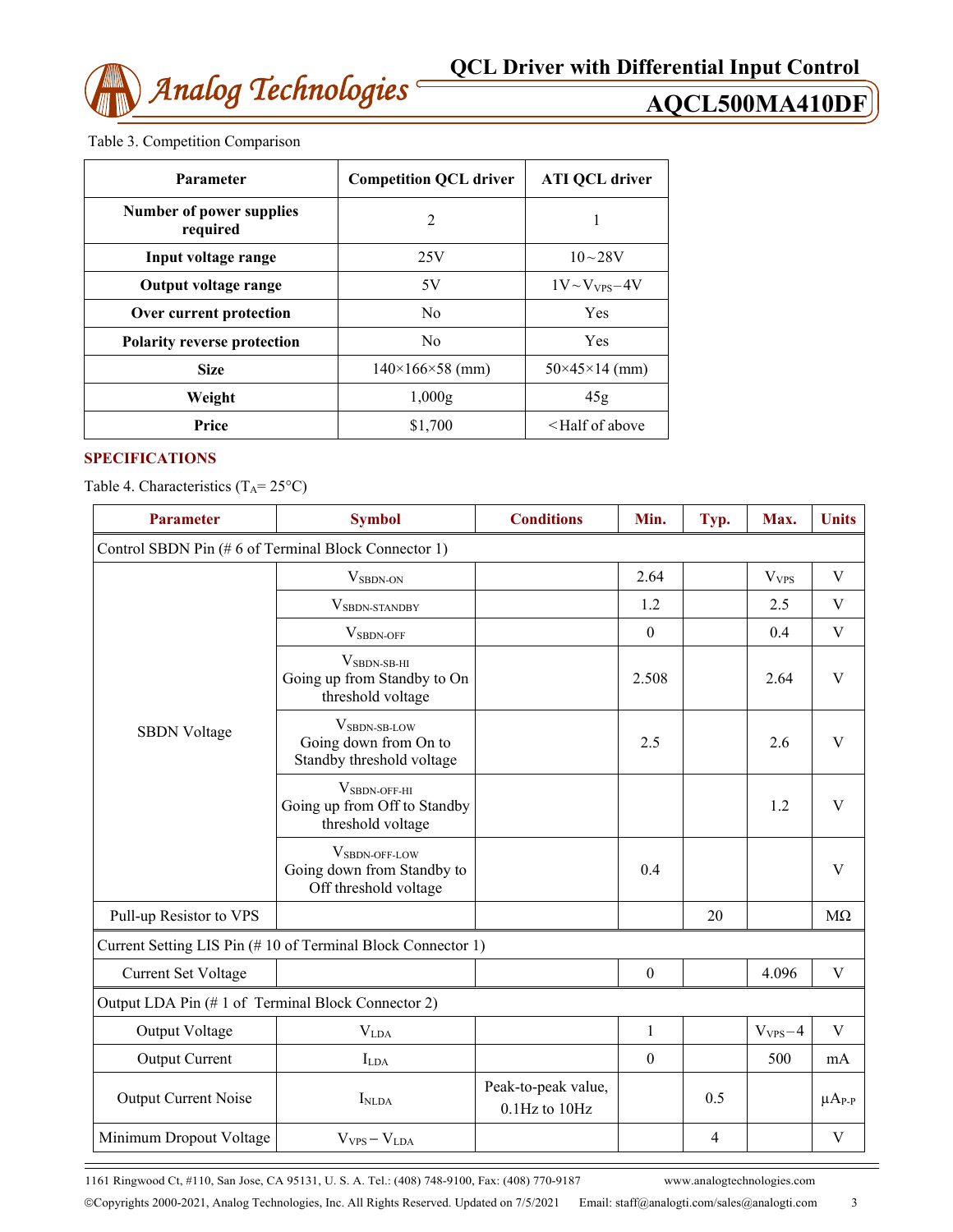

| <b>Parameter</b>                                               | <b>Symbol</b>                                     | <b>Conditions</b> | Min.  | Typ. | Max. | <b>Units</b>    |  |  |
|----------------------------------------------------------------|---------------------------------------------------|-------------------|-------|------|------|-----------------|--|--|
|                                                                | Output LDA Pin (#1 of Terminal Block Connector 2) |                   |       |      |      |                 |  |  |
| <b>Operating Ambient</b><br>Temperature Range                  | $T_A$                                             |                   | $-40$ |      | 65   | $\rm ^{\circ}C$ |  |  |
| Large Signal Bandwidth                                         | $f_{lg}$                                          |                   |       |      |      | <b>MHz</b>      |  |  |
| Small Signal Bandwidth                                         | $f_{\rm sm}$                                      |                   |       | -    |      | <b>MHz</b>      |  |  |
| Small Signal Rise and Fall<br>Times                            | $t_{\rm smr}, t_{\rm smf}$                        |                   |       | 350  |      | ns              |  |  |
| Large Signal Rise and Fall<br>Times                            | $t_{\text{lgr}}, t_{\text{lgf}}$                  |                   |       | 350  |      | ns              |  |  |
| Power Supply Input VPS Pin (# 5 of Terminal Block Connector 2) |                                                   |                   |       |      |      |                 |  |  |
| <b>Input Voltage Range</b>                                     | $V_{VPS}$                                         |                   | 10    |      | 28   | V               |  |  |
| <b>Input Current</b>                                           | <b>I</b> <sub>VPS</sub>                           |                   | 0     |      | 600  | mA              |  |  |

# **APPLICATIONS INFORMATION**

Voltage can be input through Mini-USB or LIS. Figure 3 shows the connection for the Mini-USB. Figure 4 shows the pin locations of this QCL driver.

USB Differential Input



Figure 3. Connecting DAC Board to the QCL Driver AQCL500MA410DF

Table 5.  $V_{IN^+}$ ,  $V_{IN^+}$  &  $I_{OUT}$ 

| $\rm V_{\rm IN^+}$ | $\rm V_{IN}$ | $\rm V_{\rm LIS}$ | $I_{\text{OUT}}$ |
|--------------------|--------------|-------------------|------------------|
| 1.2V               | 0V           | 4.096V            | 500mA            |
| 0.6V               | 0.6V         | 2.048V            | 250mA            |
|                    | 1 2V         | 0V                | 0mA              |

$$
V_{LIS} = \frac{2.048}{1.2} (V_{IN+} - V_{IN-}) + 2.048
$$

$$
I_{\rm OUT}\!\!=\!\frac{V_{\rm LIS}}{4.096V}\!\times\!500\text{mA}
$$

VLIS: The voltage for setting the laser current.

 $V_{IN+}$ : The positive node of Mini-USB differential input signal.

 $V_{IN}$ : The negative node of Mini-USB differential input signal.

I<sub>OUT</sub>: The output current.

Insert the screwdriver into the upper card slot, and the lower card slot should be inserted with a power cord with a bare core (φ=1.5mm±0.2mm; L=7.5mm±0.2mm).



Figure 4. Top View of AQCL500MA410DF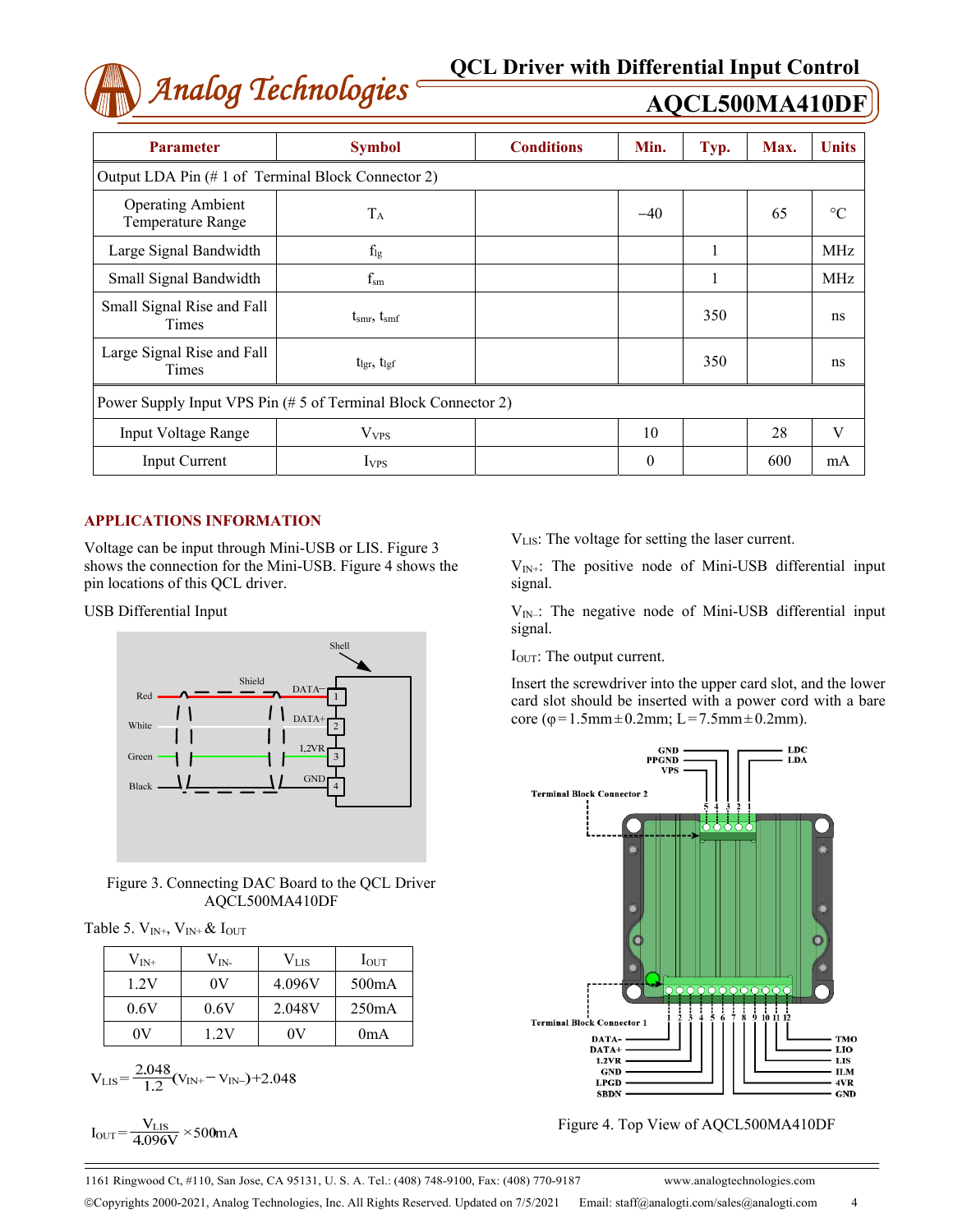

Figure 5. I<sub>OUT</sub> vs. Output Current Noise@0.1Hz~10Hz



Figure 6. V<sub>LDA</sub> vs. Output Current Noise@0.1Hz~10Hz